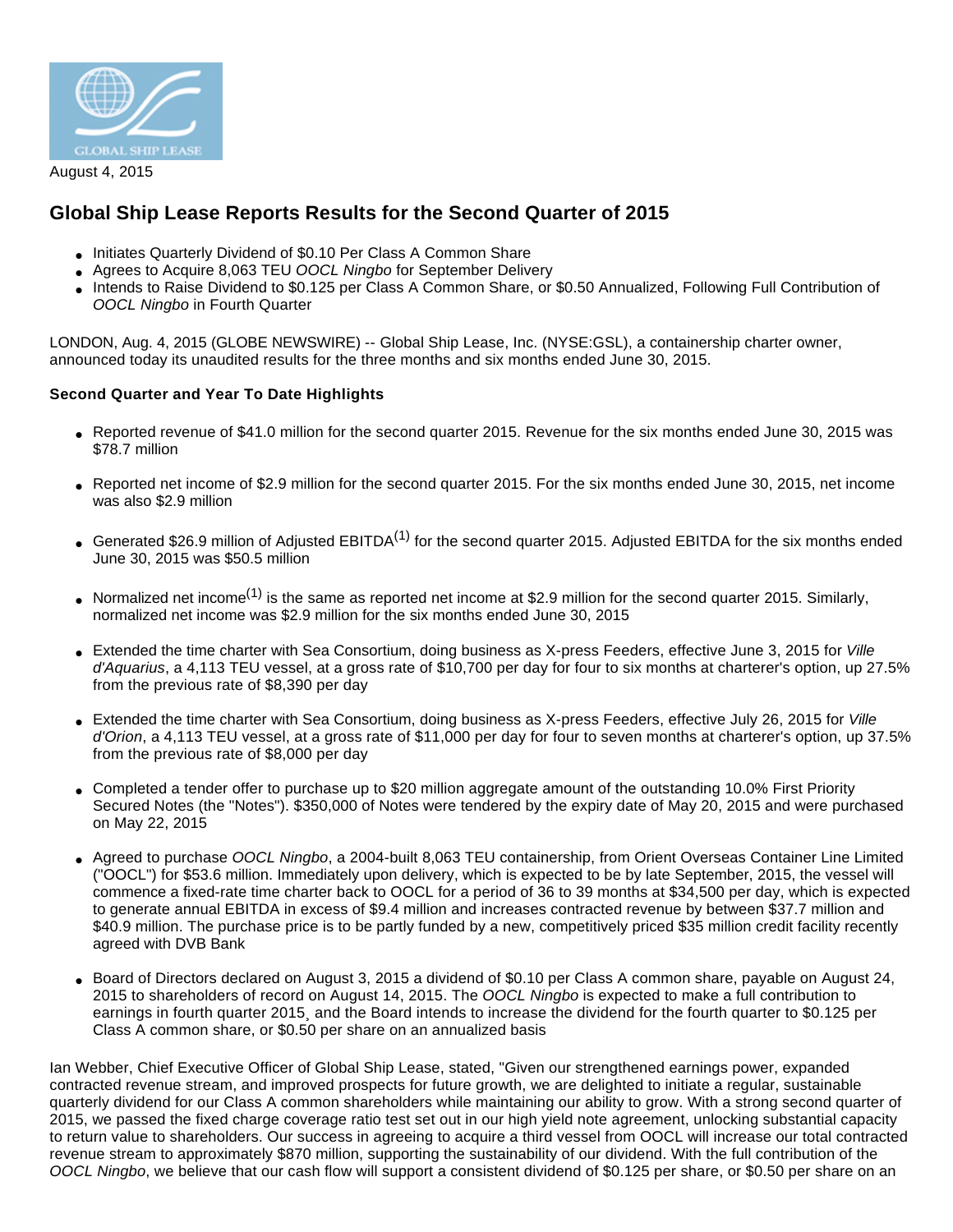annualized basis, and it is our intention to increase the dividend to that level for the fourth quarter."

Mr. Webber continued, "The initiation of a dividend represents a major milestone for Global Ship Lease. Following our transformative debt refinancing in early 2014, we have successfully expanded our contract coverage, diversified our portfolio of top-tier charterers, funded growth initiatives without diluting shareholders, and seized attractive opportunities to acquire vessels while asset values remain at cyclical lows. This strategy has enabled us to increase Global Ship Lease's run rate EBITDA by some 35% since third quarter 2014, while improving the strength of our balance sheet and expanding our presence in the sale and purchase market for mid-size and smaller vessels. Our focus remains on seizing additional acquisition opportunities as we seek to further expand our cash flows with high-quality counterparties, further increase our dividend-paying capacity, and create substantial long-term value for our shareholders."

#### **SELECTED FINANCIAL DATA - UNAUDITED**

(thousands of U.S. dollars)

|                                     | <b>Three</b>            | Three                    | <b>Six</b>              | Six                      |
|-------------------------------------|-------------------------|--------------------------|-------------------------|--------------------------|
|                                     | months                  | months                   | months                  | months                   |
|                                     | ended                   | ended                    | ended                   | ended                    |
|                                     | <b>June 30.</b><br>2015 | June 30,<br>2014         | <b>June 30,</b><br>2015 | June 30,<br>2014         |
| Revenue                             | 40,987                  | 33,500                   | 78,706                  | 67,538                   |
| Operating Income                    | 15,457                  | 9,734                    | 28,109                  | 20,583                   |
| Net Income (Loss)                   | 2,876                   | (2, 286)                 | 2,900                   | (444)                    |
| Adjusted EBITDA (1)                 | 26,879                  | 19,767                   | 50,510                  | 40,649                   |
| Normalized Net Income (Loss) (1)    | 2,876                   | (2, 286)                 | 2,900                   | 598                      |
| Cash Available for Distribution (1) | 13,254                  | $\overline{\phantom{m}}$ | $-$                     | $\overline{\phantom{a}}$ |

 (1) Adjusted EBITDA, Normalized net income (loss), and Cash available for distribution are non-US Generally Accepted Accounting Principles (US GAAP) measures, as explained further in this press release, and are considered by Global Ship Lease to be useful measures of its performance. Reconciliations of such non-GAAP measures to the interim unaudited financial information are provided in this Earnings Release.

# Revenue and Utilization

The 19 vessel fleet generated revenue from fixed rate, mainly long-term time, charters of \$41.0 million in the three months ended June 30, 2015, up \$7.5 million (or 22%) on revenue of \$33.5 million for the comparative period in 2014, due mainly to the additions of OOCL Tianjin and OOCL Qingdao in October 2014 and March 2015, respectively, together with full employment of Ville d'Aquarius and Ville d'Orion, compared to 48 days of idle time in second quarter 2014 between expiry of charters to CMA CGM in late April and in late May, respectively, until the commencement of new charters on May 7, 2014 and July 17, 2014, respectively. There were 1,729 ownership days in the quarter, up 12% on the comparable period in 2014. There were two days of unplanned offhire for the three months ended June 30, 2015, giving a utilization of 99.9%. In the comparable period of 2014, there was one unplanned day offhire and 48 days of idle time for utilization of 96.8%.

For the six months ended June 30, 2015, revenue was \$78.7 million, up \$11.2 million (or 17%) on revenue of \$67.5 million in the comparative period, mainly due to the additions of OOCL Tianjin and OOCL Qingdao and the full employment of Ville d'Aquarius and Ville d'Orion, offset by lower revenue on four charters of 2,200 TEU geared vessels, following charter extensions by three years at a lower daily rate of \$15,300, compared to \$18,465 previously, effective February 1, 2014 and higher offhire from planned drydockings.

The table below shows fleet utilization for the three and six months ended June 30, 2015 and 2014 and for the years ended December 31, 2014, 2013, 2012 and 2011.

|                                     |          | Three months ended Six months ended                        |       |       |       |       |       |       |
|-------------------------------------|----------|------------------------------------------------------------|-------|-------|-------|-------|-------|-------|
|                                     | June 30. | June 30, June 30, June 30, Dec 31, Dec 31, Dec 31, Dec 31, |       |       |       |       |       |       |
| Days                                | 2015     | 2014                                                       | 2015  | 2014  | 2014  | 2013  | 2012  | 2011  |
|                                     |          |                                                            |       |       |       |       |       |       |
| Ownership days                      | 1.729    | 1.547                                                      | 3.370 | 3.077 | 6.270 | 6.205 | 6.222 | 6.205 |
| Planned offhire - scheduled drydock | 0        | 0                                                          | (9)   | (0)   | (48)  | (21)  | (82)  | (95)  |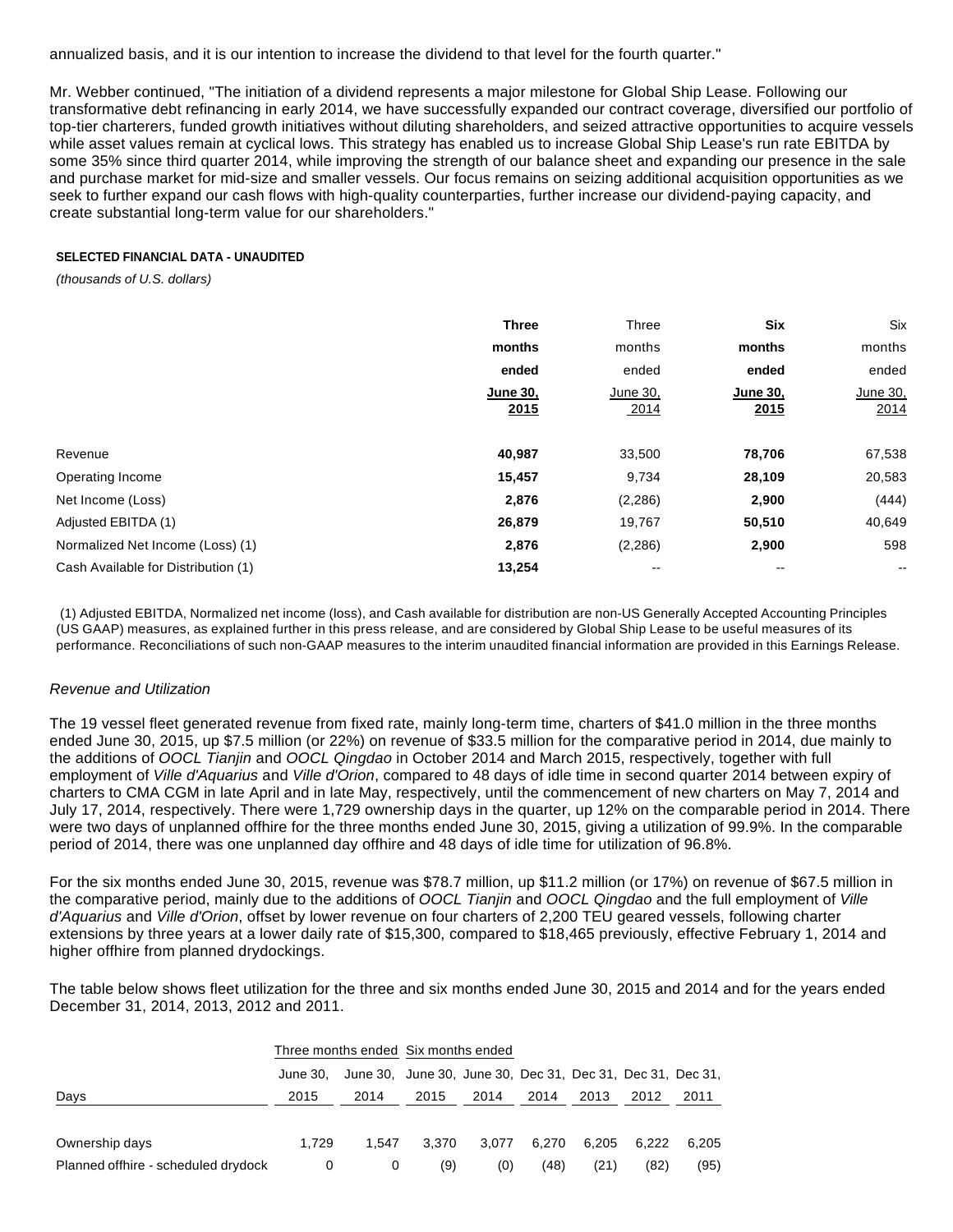| Unplanned offhire | (2)   | (1)   | (5)   | (6)   | (12)        | (7)   | (16)  | (11)  |
|-------------------|-------|-------|-------|-------|-------------|-------|-------|-------|
| Idle time         |       | (48)  |       | (48)  | (64)        | 0     |       | 0     |
| Operating days    | 1.727 | 1.498 | 3.356 | 3,023 | 6.146       | 6.177 | 6.124 | 6.099 |
| Utilization       | 99.9% | 96.8% | 99.6% |       | 98.2% 98.0% | 99.5% | 98.4% | 98.3% |

There are no further regulatory drydockings scheduled for 2015.

# Vessel Operating Expenses

Vessel operating expenses, which include costs of crew, lubricating oil, spares and insurance and bunker fuel when a vessel is offhire or without a charter, were \$12.7 million for the three months ended June 30, 2015. The average cost per ownership day in the quarter was \$7,327, compared to \$7,853 for the comparative period, down \$526 or 6.7%. These cost reductions occurred across multiple categories, most prominently from the reduced insurance costs on renewals and lower bunker costs for our account as the vessels were fully employed in second quarter 2015 whereas there were 48 idle days between charters in second quarter 2014 and further we incurred bunker fuel costs for positioning Ville d'Aquarius for the commencement of her new charter in May, 2014.

For the six months ended June 30, 2015, vessel operating expenses were \$25.1 million or an average of \$7,451 per day, compared to \$23.7 million in the comparative period or \$7,696 per day.

# **Depreciation**

Depreciation for the three months ended June 30, 2015, was \$11.4 million, compared to \$10.0 million in the second quarter 2014, with the increase being due to the addition of OOCL Tianjin and OOCL Qingdao.

Depreciation for the six months ended June 30, 2015 was \$22.4 million, compared to \$20.1 million in the comparative period, with the increase being due to the addition of OOCL Tianjin and OOCL Qingdao.

# General and Administrative Costs

General and administrative costs were \$1.5 million in the three months ended June 30, 2015, compared to \$1.7 million in the second quarter of 2014.

For the six months ended June 30, 2015, general and administrative costs were \$3.3 million, compared to \$3.4 million for 2014.

#### Other Operating Income

Other operating income in the three months ended June 30, 2015 was \$0.1 million, the same as in the second quarter 2014.

For the six months ended June 30, 2015, other operating income was \$0.2 million, the same as for the comparative period.

# Adjusted EBITDA

As a result of the above, Adjusted EBITDA was \$26.9 million for the three months ended June 30, 2015, up from \$19.8 million for the three months ended June 30, 2014.

Adjusted EBITDA for the six months ended June 30, 2015 was \$50.5 million, compared to \$40.6 million for the comparative period.

#### Interest Expense

Interest expense for the three months ended June 30, 2015 was \$11.8 million. This includes interest and the amortization of deferred financing costs and of the original issue discount on the Company's 10.0% First Priority Secured Notes due 2019 (the "Notes") and the commitment fee, when undrawn, and interest when drawn to partly finance the purchase of OOCL Qingdao on March 11, 2015, on the Company's \$40.0 million revolving credit facility.

In the second quarter 2014, interest expense was \$12.0 million. This includes interest and the amortization of deferred financing costs and of the original issue discount on the Notes and the commitment fee on the \$40.0 million revolving credit facility.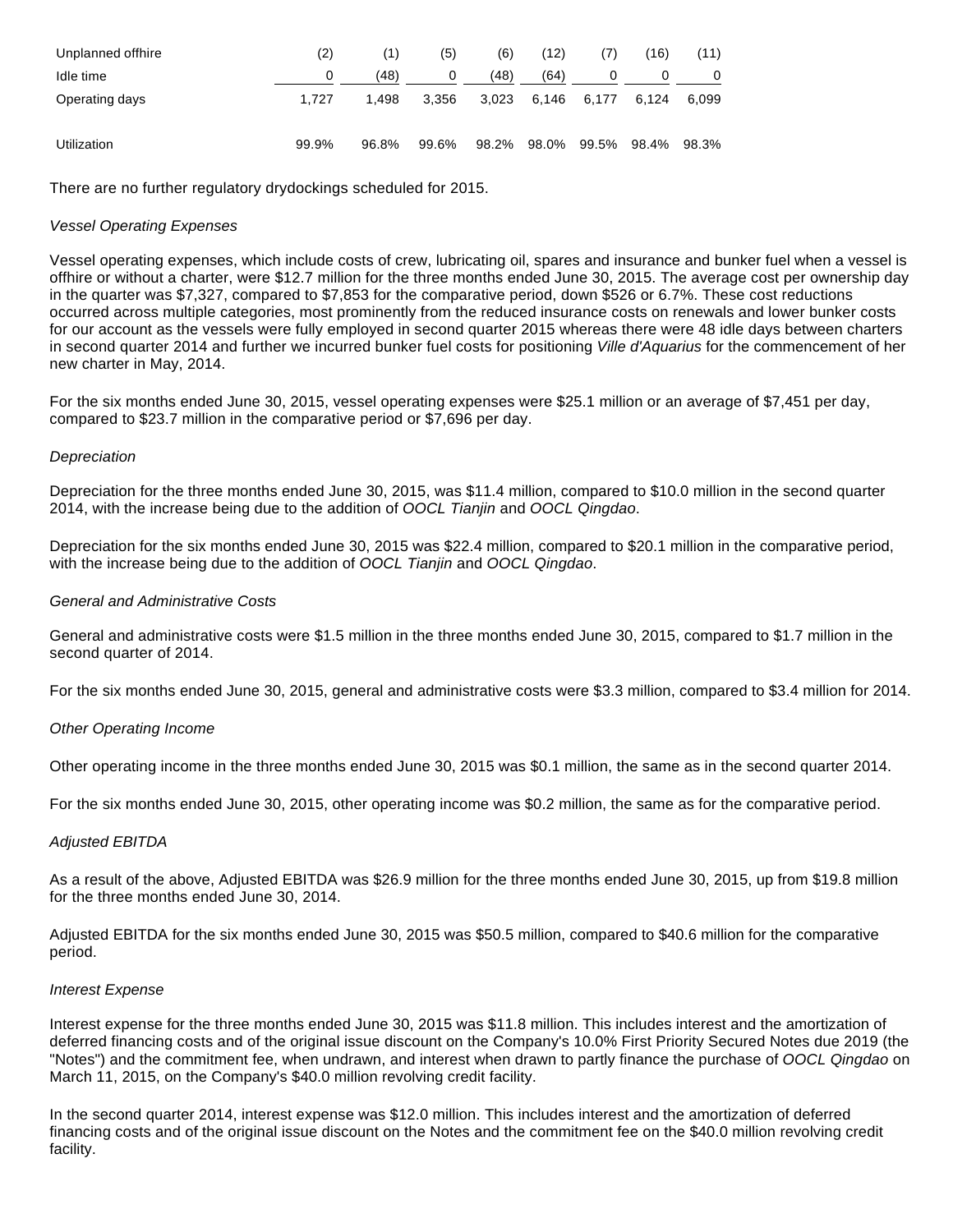For the six months ended June 30, 2015, interest expense was \$23.7 million, including interest and the amortization of deferred financing costs and of the original issue discount on the Notes, and the commitment fee and/or interest on the \$40 million revolving credit facility.

Interest expense for the six months ended June 30, 2014 was \$20.2 million, including the amortization of deferred financing costs and from March 19, 2014 of the original issue discount on the Notes, interest on borrowings under the previous credit facility up to March 19, 2014 and on the Notes from that date, interest on the \$45.0 million Series A preferred shares which were redeemed on August 22, 2014, and the commitment fee on the \$40 million revolving credit facility. Amortization of deferred financing costs includes accelerated write off of \$3.0 million being the balance of such costs associated with the previous credit facility.

Interest income for the three and six months ended June 30, 2015 and 2014 was not material.

# Change in Fair Value of Financial Instruments

The Company hedged its interest rate exposure by entering into derivatives that swap floating rate debt for fixed rate debt. These hedges did not qualify for hedge accounting under US GAAP and the outstanding hedges were marked to market at each period end with any change in the fair value being booked to the income and expenditure account. The Company's derivative hedging instruments were terminated on March 19, 2014 and consequently had no effect in the three months ended June 30, 2015 or 2014 or in the six months ended June 30, 2015. They gave a realized loss of \$2.8 million in the six months ended June 30, 2014 for settlements up to March 19, 2014, as US \$ LIBOR rates were lower than the average fixed rates. Further, there was a \$1.9 million unrealized gain for revaluation of the balance sheet.

#### **Taxation**

Taxation for the three months ended June 30, 2015 was \$19,000, compared to \$22,000 in the second quarter of 2014.

Taxation for the six months ended June 30, 2015 was \$30,000, compared to \$41,000 for the comparative period in 2014.

# Earnings Allocated to Preferred Shares

The Series B preferred shares, issued on August 20, 2014, carry a dividend rate of 8.75%, the cost of which for the three months ended June 30, 2015 was \$0.8 million. The cost was \$1.5 million in the six months ended June 30, 2015.

There was no such cost in the comparative periods.

#### Net Income Available to Common Shareholders

Net income available to common shareholders for the three months ended June 30, 2015 was \$2.9 million, compared to a net loss of \$2.3 million in the second quarter 2014.

Net income available to common shareholders was \$2.9 million for the six months ended June 30, 2015, compared to a net loss of \$0.4 million in the comparative period after the \$1.9 million non-cash mark-to-market gain on interest rate derivatives and the non-cash \$3.0 million accelerated write off of deferred financing costs. Normalized net income, which excludes the effect of the non-cash interest rate derivative mark-to-market gain and the accelerated write off of deferred financing charges, was \$0.6 million for the six months ended June 30, 2014. For other periods reported herein, normalized net income or loss is the same as reported.

#### Dividend

The Board of Directors has declared a dividend of \$0.10 per Class A common share for the quarter ended June 30, 2015, or \$0.40 per share on an annualized basis. The cash dividend is payable on August 24, 2015 to shareholders of record as of August 14, 2015, and serves as the initiation of a regular quarterly dividend. The Board has also signaled its intention to increase the dividend to \$0.125 per Class A common share, or \$0.50 per share on an annualized basis, for the fourth quarter of 2015, once the OOCL Ningbo is fully contributing to cashflow. Class B common shares are not eligible for dividends at this time.

All dividends are subject to declaration by our Board of Directors. Our Board of Directors will review and may amend our dividend policy from time to time in light of market conditions, successful implementation of our growth strategy, restrictions contained in our debt agreements and other factors. We cannot provide assurance that we will pay, or be able to pay, regular quarterly dividends in the amounts stated above.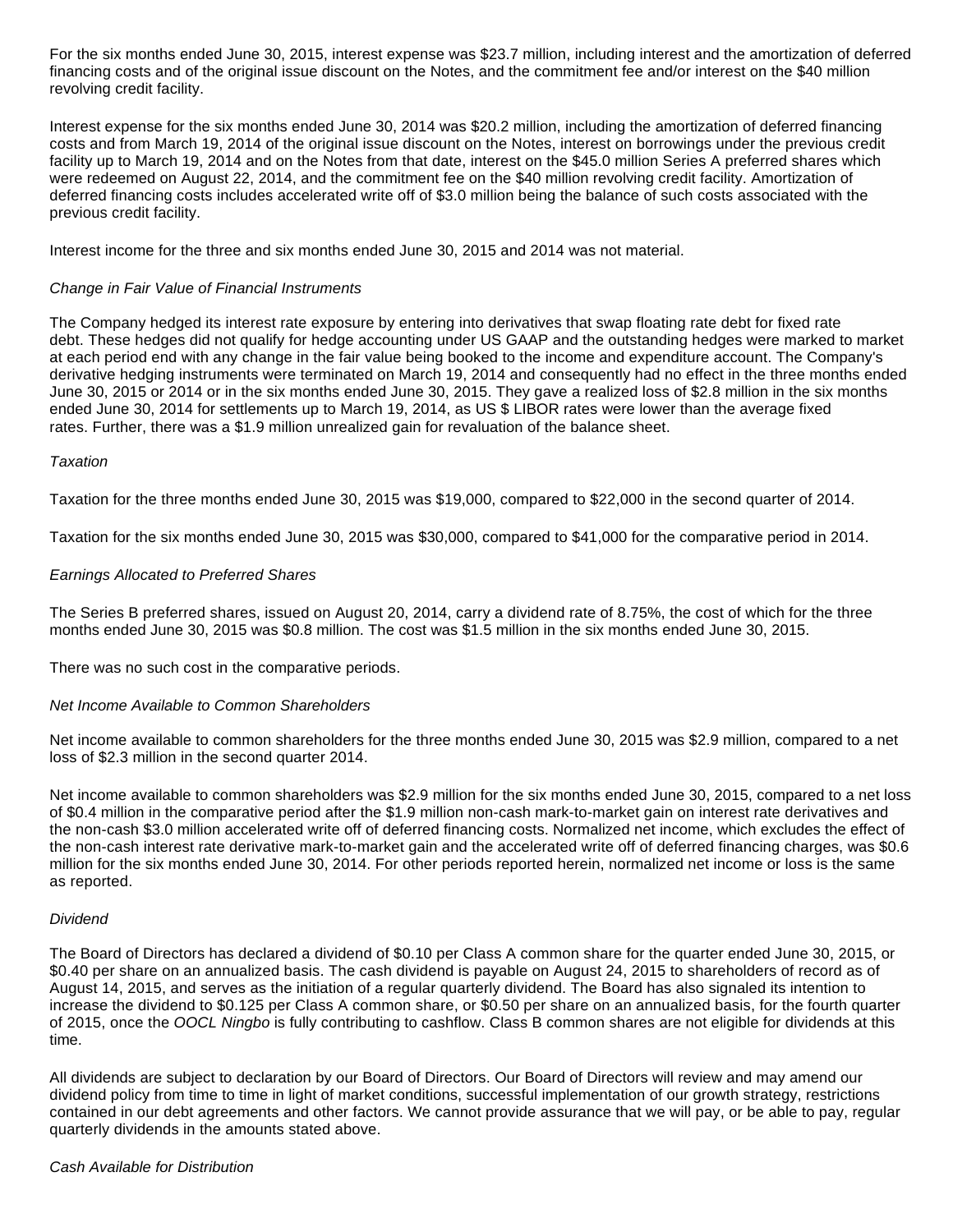Cash available for distribution was \$13.3 million for the three months ended June 30, 2015. This non-US GAAP measure, which is only relevant from second quarter 2015, serves as a guideline for the Company's ability to support quarterly dividends, before reserves for vessel acquisitions, actual costs of drydocking, scheduled debt amortization, the annual tender offer required under the Notes, and general corporate purposes. The current dividend represents a coverage ratio of approximately 2.8x.

# Fleet

The following table provides information about the on-the-water fleet of 19 vessels as at June 30, 2015.

| <b>Charter</b><br>Rate<br>\$<br>11,000 |
|----------------------------------------|
|                                        |
|                                        |
|                                        |
|                                        |
| 10,700                                 |
| 15,300                                 |
| 15,300                                 |
| 18,465                                 |
| 18,465                                 |
| 18,465                                 |
| 18,465                                 |
| 15,300                                 |
| 15,300                                 |
| 33,750                                 |
| 33,750                                 |
| 47,200                                 |
| 25,350                                 |
| 25,350                                 |
| 25,350                                 |
| 34,000                                 |
| 34,500                                 |
| 34,500                                 |
|                                        |

#### (1) Twenty-foot Equivalent Units.

(2) As at June 30, 2015 taking into account the renewal of Ville d'Orion with effect from July 26, 2015. Plus or minus 90 days, other than (i) Ville d'Orion which is between November 26, 2015 and February 26, 2016, (ii) Ville d'Aquarius which is between October 3 and December 3, 2015, (iii) OOCL Tianjin which is between October 28, 2017 and January 28, 2018 and (iv) OOCL Qingdao which is between March 11, 2018 and June 11, 2018, all at charterer's option.

#### **Conference Call and Webcast**

Global Ship Lease will hold a conference call to discuss the Company's results for the three months ended June 30, 2015 today, Tuesday August 4, 2015 at 10:30 a.m. Eastern Time. There are two ways to access the conference call:

(1) Dial-in: (877) 445-2556 or (908) 982-4670; Passcode: 87038858

Please dial in at least 10 minutes prior to 10:30 a.m. Eastern Time to ensure a prompt start to the call.

(2) Live Internet webcast and slide presentation: [http://www.globalshiplease.com](http://www.globenewswire.com/newsroom/ctr?d=10144396&l=39&a=http%3A%2F%2Fwww.globalshiplease.com&u=http%3A%2F%2Fwww.globalshiplease.com%2F)

If you are unable to participate at this time, a replay of the call will be available through Thursday, August 20, 2015 at (855) 859-2056 or (404) 537-3406. Enter the code 87038858 to access the audio replay. The webcast will also be archived on the Company's website: [http://www.globalshiplease.com](http://www.globenewswire.com/newsroom/ctr?d=10144396&l=40&a=http%3A%2F%2Fwww.globalshiplease.com&u=http%3A%2F%2Fwww.globalshiplease.com%2F).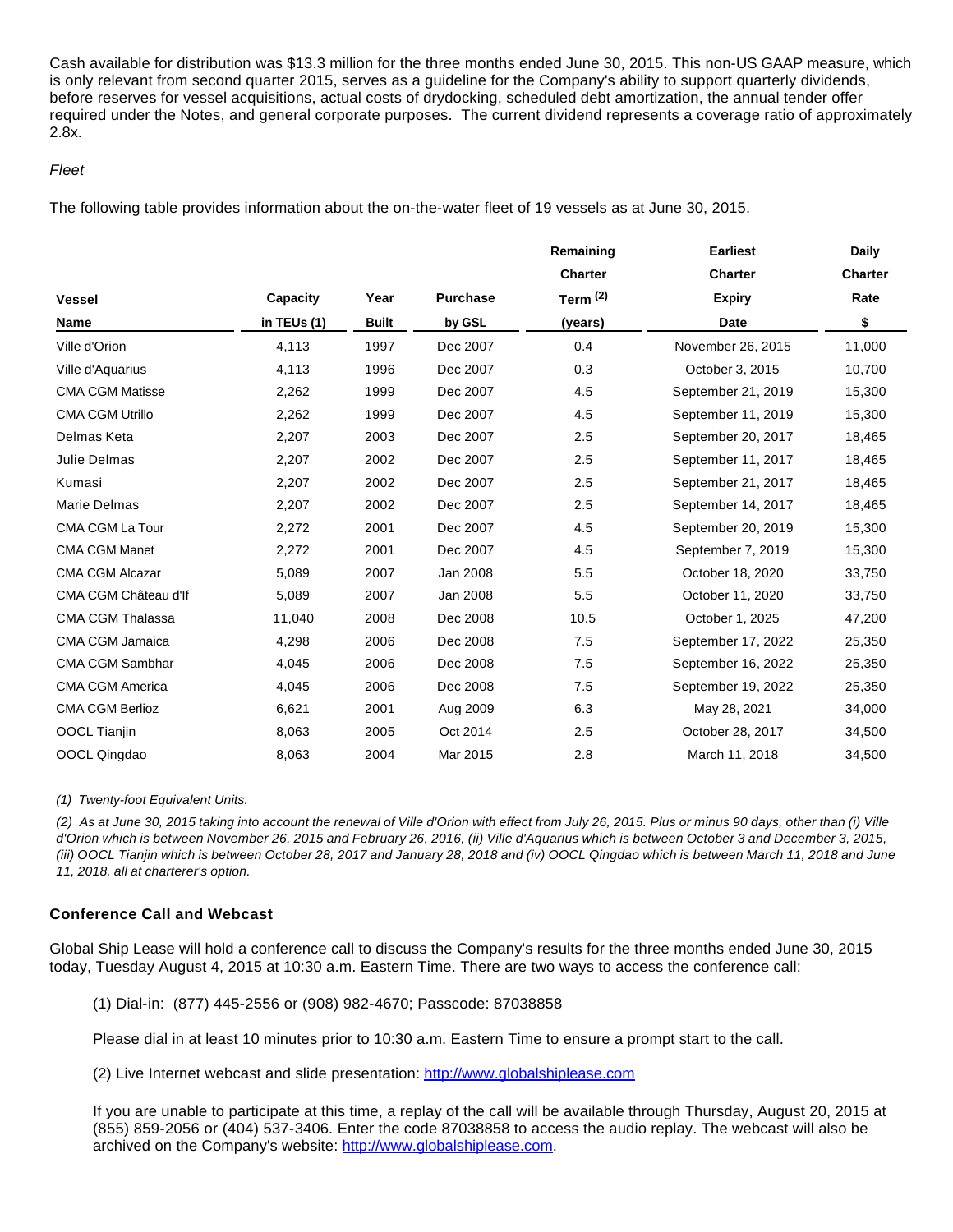# **Annual Report on Form 20-F**

Global Ship Lease, Inc. has filed its Annual Report for 2014 with the Securities and Exchange Commission. A copy of the report can be found under the Investor Relations section (Annual Reports) of the Company's website at [http://www.globalshiplease.com](http://www.globenewswire.com/newsroom/ctr?d=10144396&l=42&a=http%3A%2F%2Fwww.globalshiplease.com&u=http%3A%2F%2Fwww.globalshiplease.com%2F). Shareholders may request a hard copy of the audited financial statements free of charge by contacting the Company at [info@globalshiplease.com](http://www.globenewswire.com/newsroom/ctr?d=10144396&l=42&a=info%40globalshiplease.com&u=mailto%3Ainfo%40globalshiplease.com) or by writing to Global Ship Lease, Inc, care of Global Ship Lease Services Limited, Portland House, Stag Place, London SW1E 5RS or by telephoning +44 (0) 207 869 8806.

# **About Global Ship Lease**

Global Ship Lease is a containership charter owner. Incorporated in the Marshall Islands, Global Ship Lease commenced operations in December 2007 with a business of owning and chartering out containerships under mainly long-term, fixed-rate charters to top tier container liner companies.

Global Ship Lease currently owns 19 vessels with a total capacity of 82,475 TEU and an average age, weighted by TEU capacity, at June 30, 2015 of 11.2 years. All 19 vessels are currently fixed on time charters, 15 of which are with CMA CGM. The average remaining term of the charters at June 30, 2015 is 5.0 years or 5.5 years on a weighted basis, excluding Ville d'Aquarius, and Ville d'Orion, which are deployed in the short term charter market.

# **Reconciliation of Non-U.S. GAAP Financial Measures**

# A. Cash Available for Distribution

Cash available for distribution is a non-US GAAP measure and is reconciled to the financial statements below. It represents net income available to common shareholders adjusted for non-cash items including depreciation, amortization of deferred financing charges and original issue discount, accretion of earnings for intangible liabilities and charge for equity based incentive awards. We also deduct an allowance for the cost of future drydockings which due to their substantial and periodic nature could otherwise distort quarterly cashflow available for distribution. Cash available for distribution is a non-US GAAP quantitative measure used to assist in the assessment of the company's ability to pay common dividends. Cash available for distribution is not defined in accounting principles generally accepted in the United States and should not be considered to be an alternate to net income or any other financial metric required by such accounting principles. We believe that cash available for distribution is a useful measure with which to assess the company's operating performance as it adjusts for the effects of non-cash items that do not affect the company's ability to make distributions on common shares.

# **CASH AVAILABLE FOR DISTRIBUTIONS -- UNAUDITED**

(thousands of U.S. dollars)

|      |                                                                     | Three         |
|------|---------------------------------------------------------------------|---------------|
|      |                                                                     | months        |
|      |                                                                     | ended         |
|      |                                                                     | June 30, 2015 |
|      |                                                                     |               |
|      | Net income available to Common Shareholders                         | 2,876         |
|      |                                                                     |               |
| Add: | Depreciation                                                        | 11,422        |
|      | Charge for equity incentive awards                                  | 25            |
|      | Amortization of deferred financing fees and original issue discount | 981           |
|      | Less: Allowance for future dry-docks                                | (1,520)       |
|      | Revenue accretion for intangible liabilities                        | (530)         |
|      |                                                                     |               |
|      | Cash available for distribution                                     | 13,254        |

# B. Adjusted EBITDA

Adjusted EBITDA represents Net income (loss) before earnings allocated to preferred shares, interest income and expense including amortization of deferred finance costs, realized and unrealized gain (loss) on derivatives, income taxes, depreciation, amortization and impairment charges. Adjusted EBITDA is a non-US GAAP quantitative measure used to assist in the assessment of the Company's ability to generate cash from its operations. We believe that the presentation of Adjusted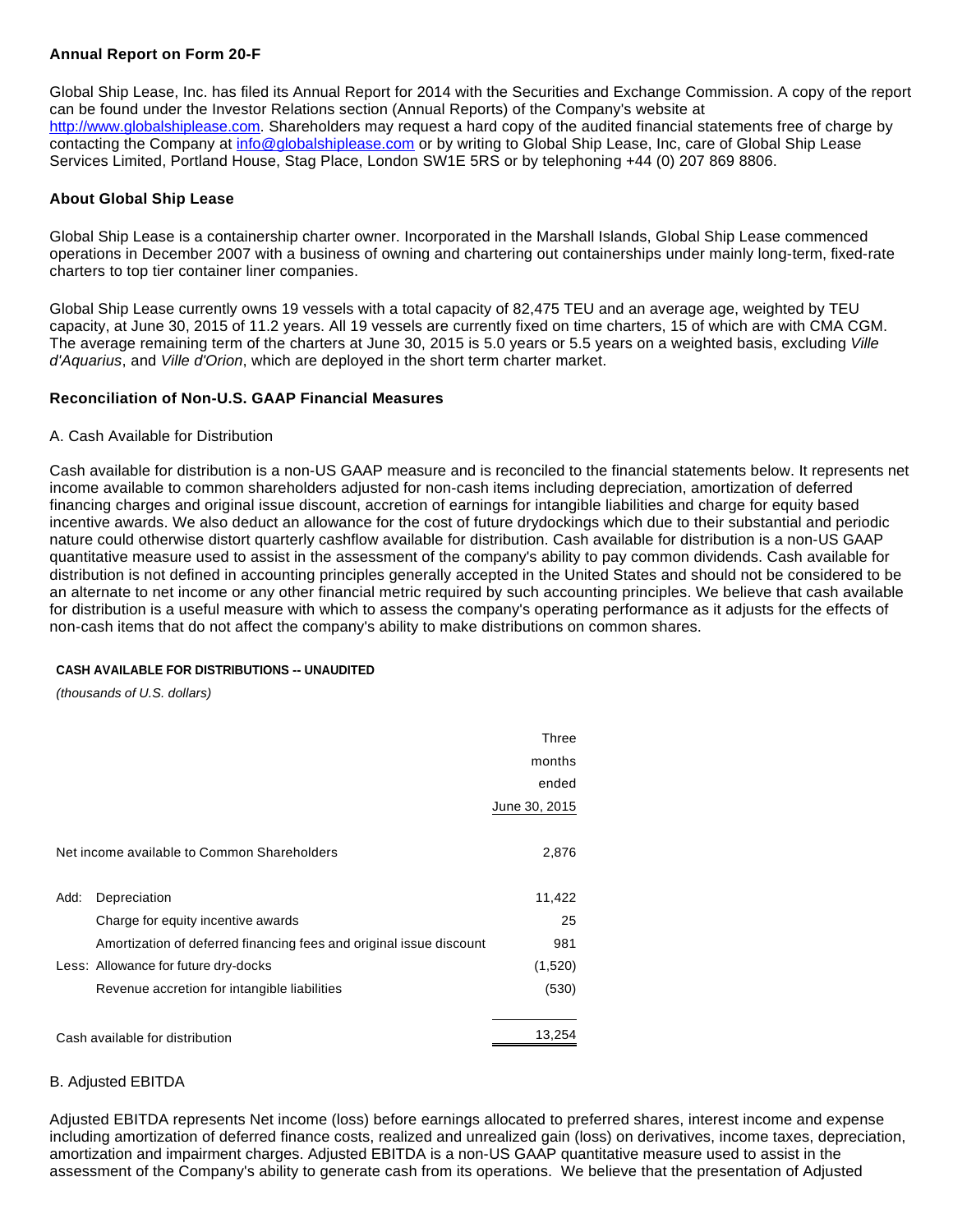EBITDA is useful to investors because it is frequently used by securities analysts, investors and other interested parties in the evaluation of companies in our industry. Adjusted EBITDA is not defined in US GAAP and should not be considered to be an alternate to Net income (loss) or any other financial metric required by such accounting principles. Our use of the term Adjusted EBITDA may vary from the use of similarly titled measures by others in our industry.

# **ADJUSTED EBITDA - UNAUDITED**

(thousands of U.S. dollars)

|                                                    | Three  | Three    | Six                                 | Six     |
|----------------------------------------------------|--------|----------|-------------------------------------|---------|
|                                                    | months | months   | months                              | months  |
|                                                    | ended  | ended    | ended                               | ended   |
|                                                    |        |          | June 30, June 30, June 30, June 30, |         |
|                                                    | 2015   | 2014     | 2015                                | 2014    |
|                                                    |        |          |                                     |         |
| Net income (loss) available to Common Shareholders | 2,876  | (2, 286) | 2,900                               | (444)   |
|                                                    |        |          |                                     |         |
| Adjust: Depreciation                               | 11,422 | 10,033   | 22,401                              | 20,066  |
| Interest income                                    | (13)   | (19)     | (27)                                | (29)    |
| Interest expense                                   | 11,810 | 12,017   | 23,675                              | 20,158  |
| Realized loss on interest rate derivatives         |        |          | --                                  | 2,801   |
| Unrealized (gain) on interest rate derivatives     |        |          | --                                  | (1,944) |
| Income tax                                         | 19     | 22       | 30                                  | 41      |
| Earnings allocated to preferred shares             | 765    | --       | 1,531                               |         |
|                                                    |        |          |                                     |         |
| <b>Adjusted EBITDA</b>                             | 26,879 | 19,767   | 50,510                              | 40,649  |

#### C. Normalized net income

Normalized net income represents Net income (loss) adjusted for the unrealized gain on derivatives and the accelerated write off of a portion of deferred financing costs and impairment charges. Normalized net income is a non-GAAP quantitative measure which we believe will assist investors and analysts who often adjust reported net income for non-operating items such as change in fair value of derivatives to eliminate the effect of non cash non-operating items that do not affect operating performance or cash generated. Normalized net income is not defined in US GAAP and should not be considered to be an alternate to Net income (loss) or any other financial metric required by such accounting principles.

#### **NORMALIZED NET INCOME -- UNAUDITED**

(thousands of U.S. dollars)

|                                                      | Three  | Three    | <b>Six</b>                          | <b>Six</b> |
|------------------------------------------------------|--------|----------|-------------------------------------|------------|
|                                                      | months | months   | months                              | months     |
|                                                      | ended  | ended    | ended                               | ended      |
|                                                      |        |          | June 30, June 30, June 30, June 30, |            |
|                                                      | 2015   | 2014     | 2015                                | 2014       |
|                                                      |        |          |                                     |            |
| Net income (loss) available to Common Shareholders   | 2,876  | (2,286)  | 2,900                               | (444)      |
|                                                      |        |          |                                     |            |
| Adjust: Unrealized (gain) on derivatives             |        |          | $\overline{\phantom{a}}$            | (1,944)    |
| Accelerated amortization of deferred financing costs |        |          | --                                  | 2,986      |
|                                                      |        |          |                                     |            |
| Normalized net income (loss)                         | 2,876  | (2, 286) | 2,900                               | 598        |
|                                                      |        |          |                                     |            |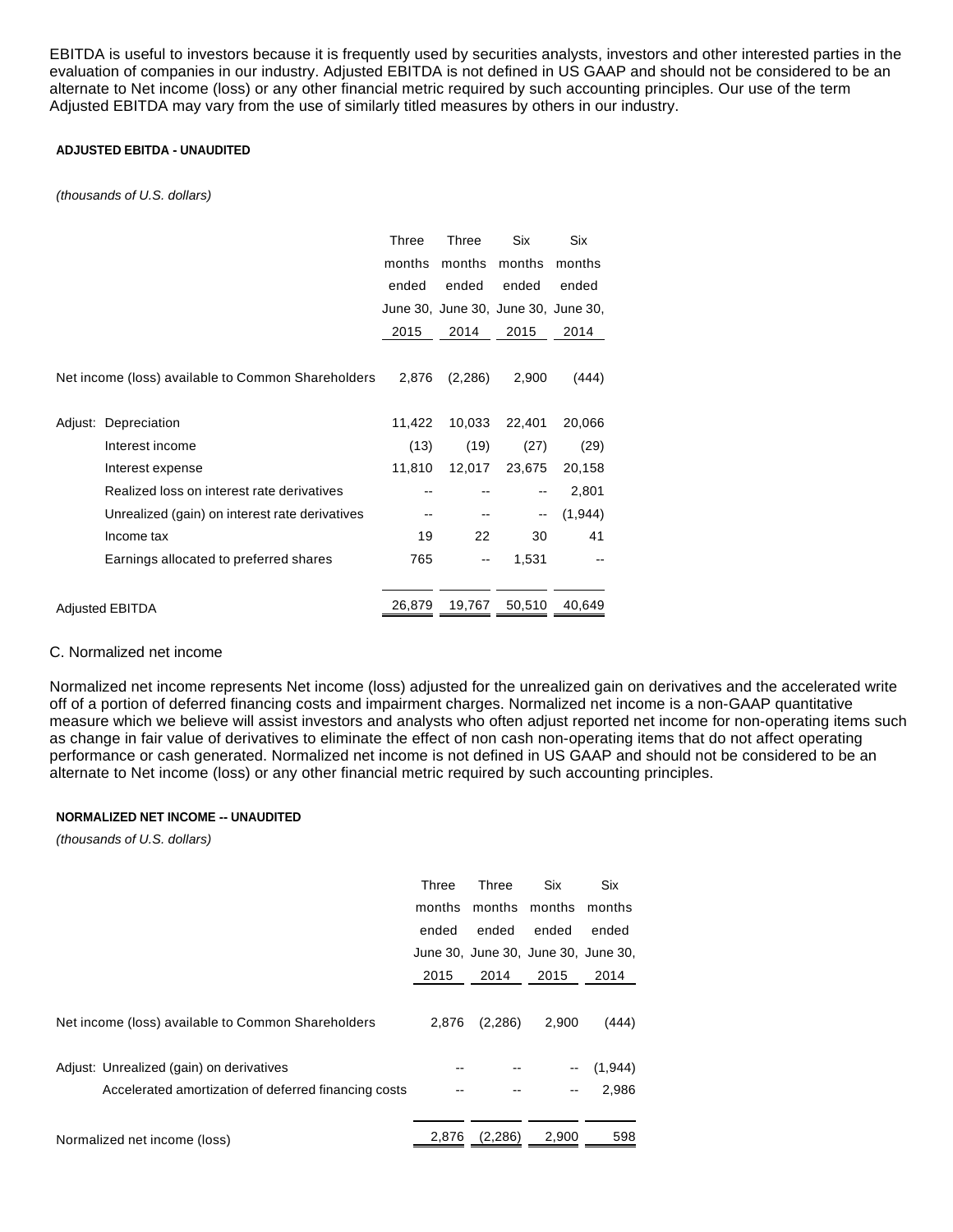# **Safe Harbor Statement**

This communication contains forward-looking statements. Forward-looking statements provide Global Ship Lease's current expectations or forecasts of future events. Forward-looking statements include statements about Global Ship Lease's expectations, beliefs, plans, objectives, intentions, assumptions and other statements that are not historical facts. Words or phrases such as "anticipate," "believe," "continue," "estimate," "expect," "intend," "may," "ongoing," "plan," "potential," "predict," "project," "will" or similar words or phrases, or the negatives of those words or phrases, may identify forward-looking statements, but the absence of these words does not necessarily mean that a statement is not forward-looking. These forwardlooking statements are based on assumptions that may be incorrect, and Global Ship Lease cannot assure you that these projections included in these forward-looking statements will come to pass. Actual results could differ materially from those expressed or implied by the forward-looking statements as a result of various factors.

The risks and uncertainties include, but are not limited to:

- future operating or financial results;
- expectations regarding the strength of future growth of the container shipping industry, including the rates of annual demand and supply growth;
- the financial condition of CMA CGM (the company's principal charterer and main source of operating revenue) and other charterers and their ability to pay charterhire in accordance with the charters;
- the overall health and condition of the U.S. and global financial markets;
- Global Ship Lease's financial condition and liquidity, including its ability to obtain additional financing to fund capital expenditures, vessel acquisitions and for other general corporate purposes and its ability to meet its financial covenants and repay its borrowings;
- Global Ship Lease's expectations relating to dividend payments and forecasts of its ability to make such payments including the availability of cash and the impact of constraints under its first priority secured notes;
- future acquisitions, business strategy and expected capital spending;
- operating expenses, availability of key employees, crew, number of off-hire days, drydocking and survey requirements, costs of regulatory compliance, insurance costs and general and administrative costs;
- general market conditions and shipping industry trends, including charter rates and factors affecting supply and demand;
- assumptions regarding interest rates and inflation;
- change in the rate of growth of global and various regional economies;
- risks incidental to vessel operation, including piracy, discharge of pollutants and vessel accidents and damage including total or constructive total loss;
- estimated future capital expenditures needed to preserve Global Ship Lease's capital base;
- Global Ship Lease's expectations about the availability of vessels to purchase, the time that it may take to construct new vessels, or the useful lives of its vessels;
- Global Ship Lease's continued ability to enter into or renew charters including the re-chartering of vessels on the expiry of existing charters, or to secure profitable employment for its vessels in the spot market;
- the continued performance of existing charters;
- Global Ship Lease's ability to capitalize on management's and directors' relationships and reputations in the containership industry to its advantage;
- changes in governmental and classification societies' rules and regulations or actions taken by regulatory authorities;
- expectations about the availability of insurance on commercially reasonable terms;
- unanticipated changes in laws and regulations; and
- potential liability from future litigation.

Forward-looking statements are subject to known and unknown risks and uncertainties and are based on potentially inaccurate assumptions that could cause actual results to differ materially from those expected or implied by the forward-looking statements. Global Ship Lease's actual results could differ materially from those anticipated in forward-looking statements for many reasons specifically as described in Global Ship Lease's filings with the SEC, including its Annual Report on Form 20- F. Accordingly, you should not unduly rely on these forward-looking statements, which speak only as of the date of this communication. Global Ship Lease undertakes no obligation to publicly revise any forward-looking statement to reflect circumstances or events after the date of this communication or to reflect the occurrence of unanticipated events. You should, however, review the factors and risks Global Ship Lease describes in the reports it will file from time to time with the SEC after the date of this communication.

#### **Global Ship Lease, Inc.**

**Interim Unaudited ConsolidatedStatements of Income**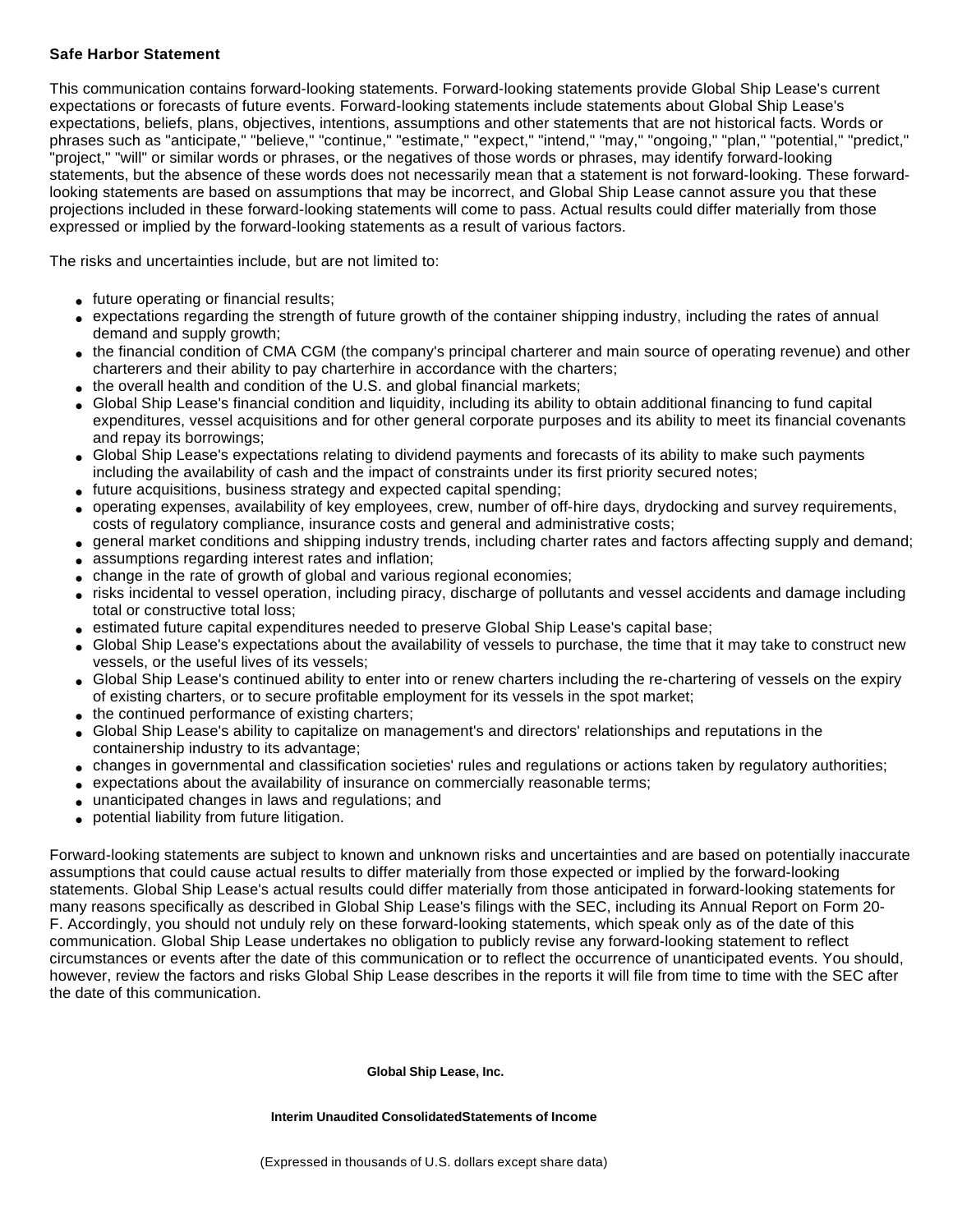|                                                                                                                              | Three months ended June 30, Six months ended June 30, |                          |                          |                          |
|------------------------------------------------------------------------------------------------------------------------------|-------------------------------------------------------|--------------------------|--------------------------|--------------------------|
|                                                                                                                              | 2015                                                  | 2014                     | 2015                     | 2014                     |
| <b>Operating Revenues</b>                                                                                                    |                                                       |                          |                          |                          |
| Time charter revenue                                                                                                         | \$40,987                                              | \$33,500                 | \$78,706                 | \$67,538                 |
| <b>Operating Expenses</b>                                                                                                    |                                                       |                          |                          |                          |
| Vessel operating expenses                                                                                                    | 12,669                                                | 12,148                   | 25,110                   | 23,681                   |
| Depreciation                                                                                                                 | 11,422                                                | 10,033                   | 22,401                   | 20,066                   |
| General and administrative                                                                                                   | 1,548                                                 | 1,681                    | 3,304                    | 3,411                    |
| Other operating income                                                                                                       | (109)                                                 | (96)                     | (218)                    | (203)                    |
| Total operating expenses                                                                                                     | 25,530                                                | 23,766                   | 50,597                   | 46,955                   |
| <b>Operating Income</b>                                                                                                      | 15,457                                                | 9,734                    | 28,109                   | 20,583                   |
| <b>Non Operating Income (Expense)</b>                                                                                        |                                                       |                          |                          |                          |
| Interest income                                                                                                              | 13                                                    | 19                       | 27                       | 29                       |
| Interest expense                                                                                                             | (11, 810)                                             | (12, 017)                | (23, 675)                | (20, 158)                |
| Realized loss on interest rate derivatives                                                                                   |                                                       |                          |                          | (2,801)                  |
| Unrealized gain on interest rate derivatives                                                                                 |                                                       |                          |                          | 1,944                    |
| Income (Loss) before Income Taxes                                                                                            | 3,660                                                 | (2, 264)                 | 4,461                    | (403)                    |
| Income taxes                                                                                                                 | (19)                                                  | (22)                     | (30)                     | (41)                     |
| Net Income (Loss)                                                                                                            | \$3,641                                               | \$ (2,286)               | \$4,431                  | \$ (444)                 |
| Earnings allocated to Series B Preferred Shares                                                                              | (765)                                                 |                          | (1,531)                  |                          |
| Net Income (Loss) Available to Common Shareholders                                                                           | \$2,876                                               | \$ (2,286)               | \$2,900                  | \$ (444)                 |
| <b>Earnings per Share</b>                                                                                                    |                                                       |                          |                          |                          |
| Weighted average number of Class A common shares outstanding<br>Basic (including RSUs without service conditions)<br>Diluted | 47,766,484<br>47,836,975                              | 47,691,484<br>47,691,484 | 47,766,484<br>47,836,786 | 47,691,332<br>47,691,332 |
| Net income (loss) per Class A common share<br>Basic (including RSUs without service conditions)                              | \$0.06                                                | \$ (0.05)                | \$0.06                   | \$ (0.01)                |
| Diluted                                                                                                                      | \$0.06                                                | \$ (0.05)                | \$0.06                   | \$ (0.01)                |

Weighted average number of Class B common shares outstanding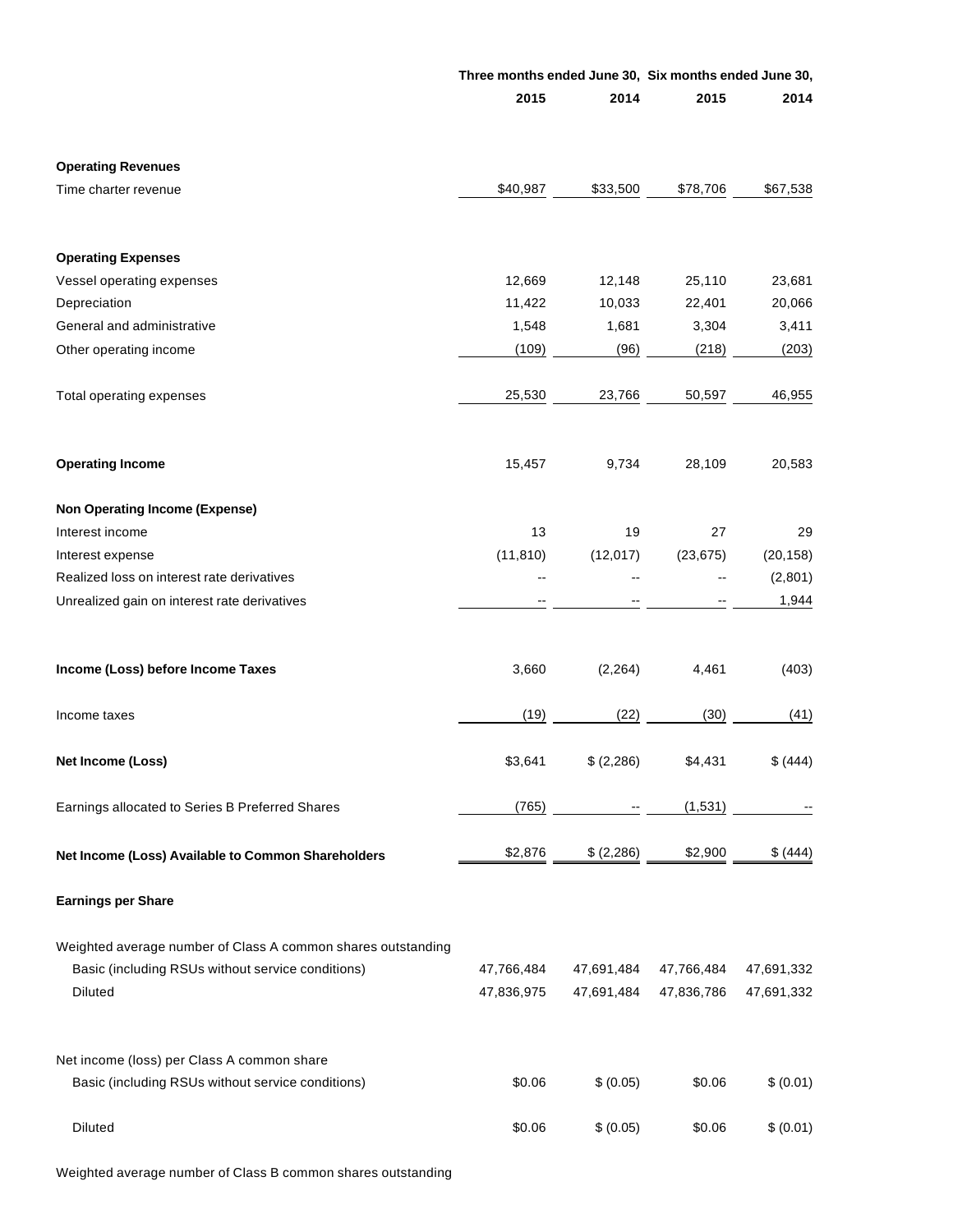| Basic and diluted                                   |           | 7,405,956             | 7,405,956 | 7,405,956 | 7,405,956 |
|-----------------------------------------------------|-----------|-----------------------|-----------|-----------|-----------|
|                                                     |           |                       |           |           |           |
| Net income (loss) per Class B common share          |           |                       |           |           |           |
| Basic and diluted                                   |           | \$0.00                | \$0.00    | \$0.00    | \$0.00    |
|                                                     |           |                       |           |           |           |
| Global Ship Lease, Inc.                             |           |                       |           |           |           |
| <b>Interim Unaudited ConsolidatedBalance Sheets</b> |           |                       |           |           |           |
| (Expressed in thousands of U.S. dollars)            |           |                       |           |           |           |
|                                                     |           | June 30, December 31, |           |           |           |
|                                                     | 2015      |                       | 2014      |           |           |
| <b>Assets</b>                                       |           |                       |           |           |           |
| Cash and cash equivalents                           | \$41,392  |                       | \$33,295  |           |           |
| Accounts receivable                                 | 841       |                       | 1,244     |           |           |
| Prepaid expenses                                    | 639       |                       | 609       |           |           |
| Other receivables                                   | 1,980     |                       | 996       |           |           |
| Inventory                                           | 620       |                       | 553       |           |           |
| Current portion of deferred financing costs         | 3,259     |                       | 3,148     |           |           |
| Total current assets                                | 48,731    |                       | 39,845    |           |           |
|                                                     |           |                       |           |           |           |
| Vessels in operation                                | 869,409   |                       | 836,537   |           |           |
| Other fixed assets                                  | 5         |                       | 6         |           |           |
| Intangible assets                                   | 53        |                       | 67        |           |           |
| Deferred financing costs                            | 8,833     |                       | 10,172    |           |           |
| Total non-current assets                            | 878,300   |                       | 846,782   |           |           |
| <b>Total Assets</b>                                 | \$927,031 | \$886,627             |           |           |           |
| <b>Liabilities and Stockholders' Equity</b>         |           |                       |           |           |           |
| <b>Liabilities</b>                                  |           |                       |           |           |           |
| Intangible liability - charter agreements           | 2,119     |                       | 2,119     |           |           |
| Deferred revenue                                    | 588       |                       | 462       |           |           |
| Accounts payable                                    | 906       |                       | 2,123     |           |           |
| Accrued expenses                                    | 14,705    |                       | 15,278    |           |           |
|                                                     |           |                       |           |           |           |
| <b>Total current liabilities</b>                    | 18,318    |                       | 19,982    |           |           |
|                                                     |           |                       |           |           |           |
| Long term debt                                      | 454,952   |                       | 414,782   |           |           |
| Intangible liability - charter agreements           | 12,634    |                       | 13,693    |           |           |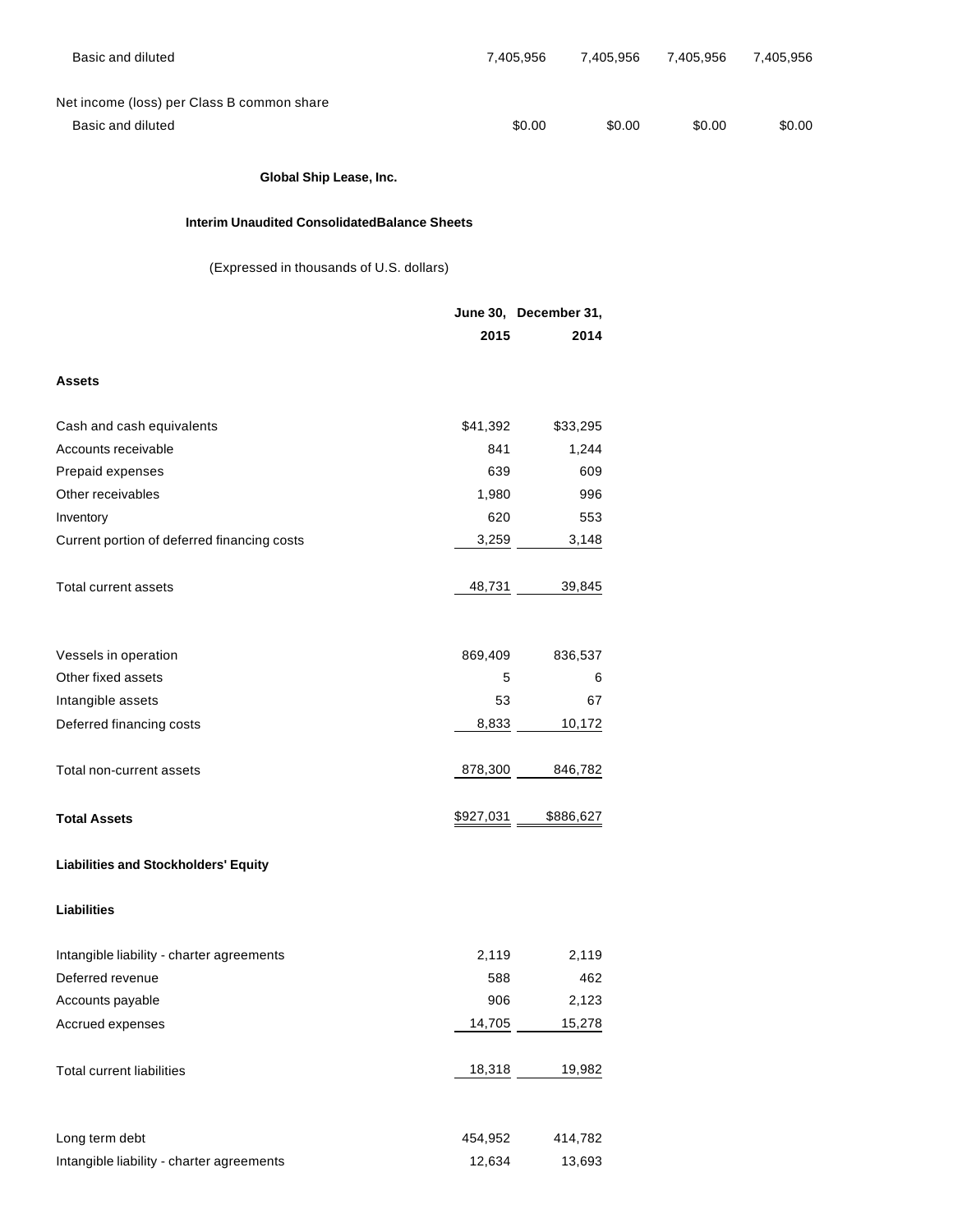| Deferred tax liability                                       | 41        | 34        |
|--------------------------------------------------------------|-----------|-----------|
|                                                              |           |           |
| Total long term liabilities                                  | 467,627   | 428,509   |
|                                                              |           |           |
|                                                              |           |           |
| <b>Total Liabilities</b>                                     | \$485,945 | \$448,491 |
|                                                              |           |           |
| Commitments and contingencies                                |           |           |
|                                                              |           |           |
| <b>Stockholders' Equity</b>                                  |           |           |
|                                                              |           |           |
| Class A Common stock - authorized                            |           |           |
| 214,000,000 shares with a \$0.01 par value;                  |           |           |
| 47,541,484 shares issued and outstanding (2014 - 47,541,484) | \$475     | \$475     |
| Class B Common stock - authorized                            |           |           |
| 20,000,000 shares with a \$0.01 par value;                   |           |           |
| 7,405,956 shares issued and outstanding (2014 - 7,405,956)   | 74        | 74        |
|                                                              |           |           |
| Additional paid in capital                                   | 386,400   | 386,350   |
| Retained earnings                                            | 54,137    | 51,237    |
| <b>Total Stockholders' Equity</b>                            | 441,086   | 438,136   |
|                                                              |           |           |
| <b>Total Liabilities and Stockholders' Equity</b>            | \$927,031 | \$886,627 |
|                                                              |           |           |

# **Global Ship Lease, Inc.**

# **Interim Unaudited Consolidated Statements of Cash Flows**

(Expressed in thousands of U.S. dollars)

|                                                                                                   | Three months ended June<br>30, |           | Six months ended June<br>30, |          |
|---------------------------------------------------------------------------------------------------|--------------------------------|-----------|------------------------------|----------|
|                                                                                                   | 2015                           | 2014      | 2015                         | 2014     |
|                                                                                                   |                                |           |                              |          |
| <b>Cash Flows from Operating Activities</b>                                                       |                                |           |                              |          |
| Net income (loss)                                                                                 | \$3,641                        | \$(2,286) | \$4,431                      | \$ (444) |
| Adjustments to Reconcile Net Income (Loss) to Net Cash Provided by Operating<br><b>Activities</b> |                                |           |                              |          |
| Depreciation                                                                                      | 11,422                         | 10,033    | 22,401                       | 20,066   |
| Amortization of deferred financing costs                                                          | 807                            | 812       | 1,598                        | 4,162    |
| Amortization of original issue discount                                                           | 174                            | 321       | 520                          | 352      |
| Change in fair value of derivative instruments                                                    | $\overline{\phantom{m}}$       | --        | $\sim$                       | (1,944)  |
| Amortization of intangible liability                                                              | (530)                          | (530)     | (1,059)                      | (1,059)  |
| Settlements of derivative instruments which do not qualify for hedge accounting                   | --                             |           | --                           | 2,801    |
| Share based compensation                                                                          | 25                             | 50        | 50                           | 101      |
| (Increase) decrease in accounts receivable and other assets                                       | (1, 339)                       | 173       | (692)                        | 4,750    |